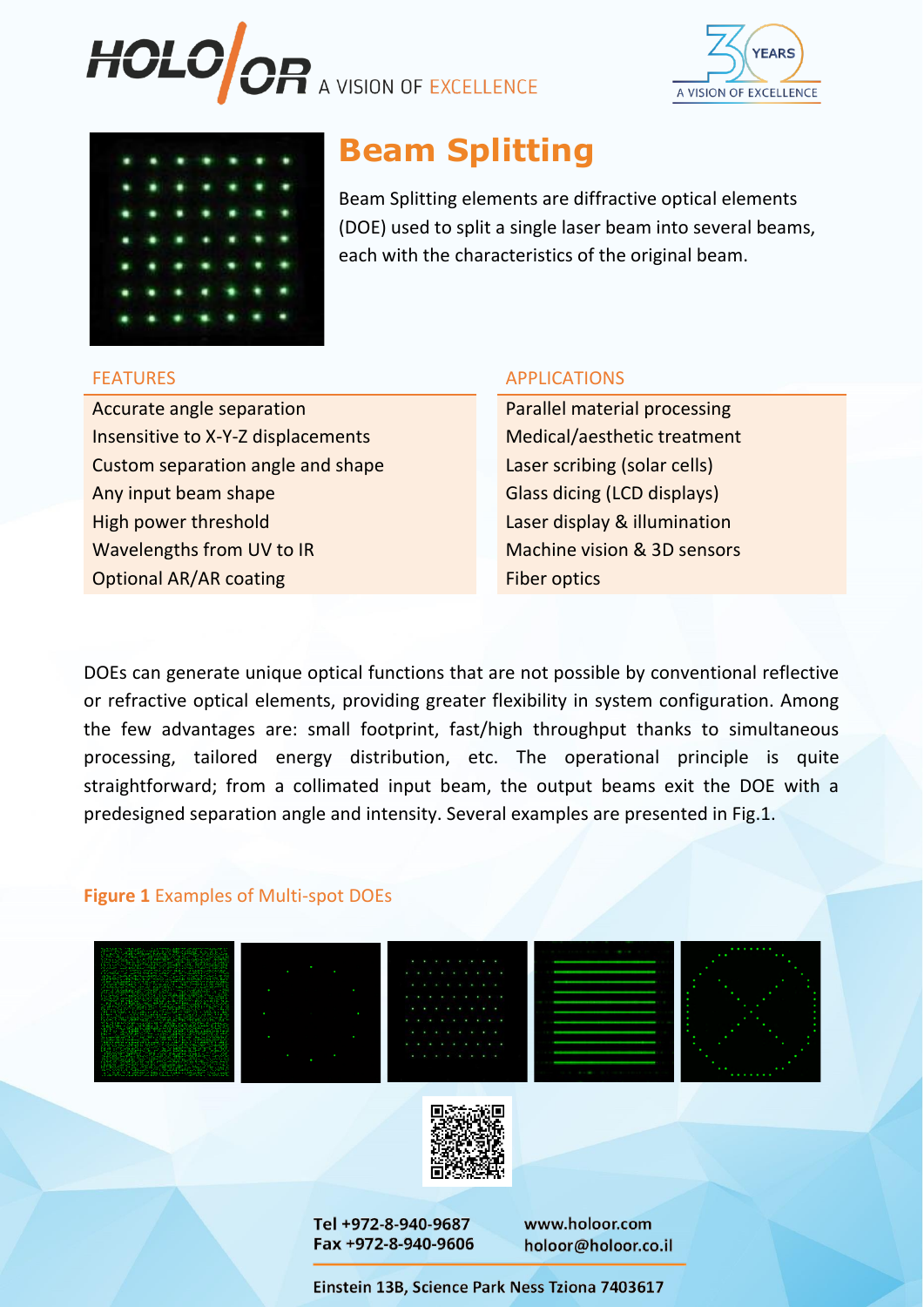



## DESIGN CONSIDERATIONS

**1.** In order to achieve well-focused spots at a certain distance, one needs to add a focusing lens after the DOE, as shown in figure 2 below.

**Figure 2** Schematic set-up



**2.** In order to obtain the right lens, use the following mathematical relationship between the effective focal length (**EFL**), separation angle (**θs**), and inter-spot distance/ pitch (**d**):

 $d = EFL \times tan(\theta_s)$ 

- **3.** In double-spot configuration, **power efficiency** can reach ~80%, and for multispot (>2) 85% is achivable, for a **binary (2 level)** etching process. In **multi-level**  etching, efficiency can reach up to 95%. The remaining power is distributed among the other (parasitic) orders.
- **4.** Energy distribution can be designed for either **spot uniformity** or for any nonuniform distribution meeting the application's requirements.
- **5.** The **minimum input beam size** should generally be at least 3 times the size of the **period** in the DOE. The **period** is given by the grating equation:

 $\Lambda =$  $m\lambda$  $sin\theta$ 

Where, **Λ**=period of DOE, **m** =diffraction order, **λ** = wavelength, **θ**= Separation angle between beams

| JI LUILIUATIUN INTIVUL        |                                                         |
|-------------------------------|---------------------------------------------------------|
| <b>Materials</b>              | <b>Fused Silica, ZnSe, Plastics</b>                     |
| Wavelength range              | 193 nm to 10.6 um                                       |
| Separation angle              | 0.001° to 60° (larger angles require additional optics) |
| DOE design                    | Binary, 8-level, 16-level, and more                     |
| <b>Diffraction efficiency</b> | 64%-98%                                                 |
| Element size                  | 2mm to 100mm                                            |
| Coating (optional):           | AR/AR                                                   |
| <b>Custom Design:</b>         | Almost any symmetry or arbitrary shape                  |
|                               |                                                         |

### SPECIFICATION RANGE

Tel +972-8-940-9687 Fax +972-8-940-9606 www.holoor.com holoor@holoor.co.il

Einstein 13B, Science Park Ness Tziona 7403617